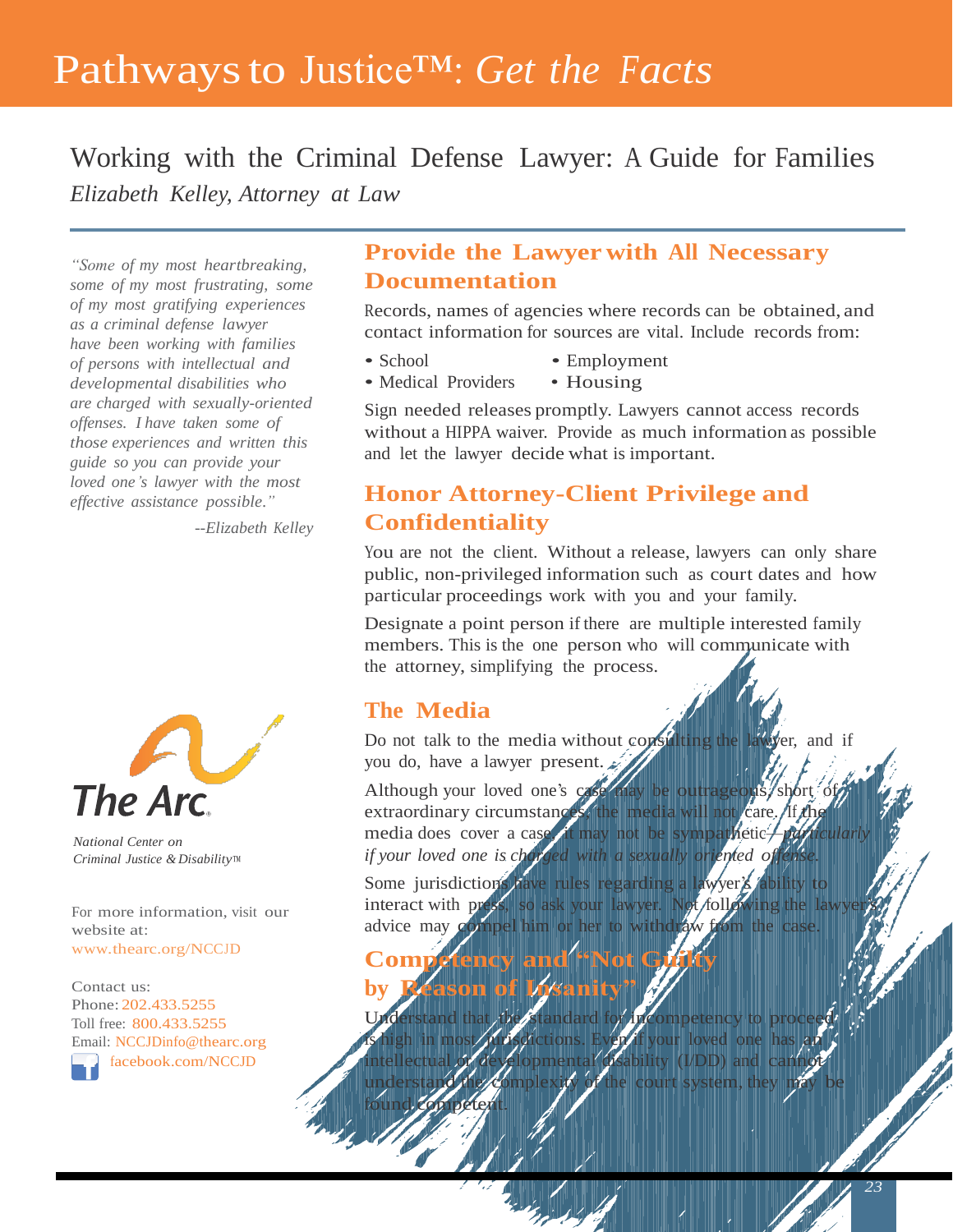If you believe your loved one's I/DD prevents them from understanding what they are accused of doing, that, roughly speaking, falls into the definition of not guilty by reason of insanity. The standard is very high and requires evaluations by psychologists or psychiatrists.



### **Plea Deals**

If your lawyer discusses a plea, it doesn't mean he or she doesn't believe your loved one. A lawyer is ethically required to convey any plea offer to a client. When your lawyer suggests a plea be accepted, it is likely based on his or her (often disappointing) previous experiences and knowledge of the realities of the system. If possible, cover the plea deal point by point with the lawyer and explain which points will be difficult to comply with and why—*take particular note of the requirements surrounding registration as a sex offender.*

# *Remember: A family can be*

The content of this page does not constitute legal advice. All *accuracy, completeness, currentness or suitability of information on this page.*

This project was supported by Grant No. 2013-MU-MX-KG Point of views or opinions in this document are those of

Copyright © 2015 The Arc of the United States

Depending on the nature of the charges, conviction may carry a mandatory minimum sentence that a judge cannot decrease even if he or she may want to.

#### **Remember:**

#### *Your Lawyer is a Lawyer, and is Largely Constrained by the Legal System*

Often, by the time a family meets with the defense attorney, they have endured years—possibly decades—of misunderstanding from neighbors, schools, employers, and others who do not understand the nature of their loved one's disability and were unwilling to make accommodations. Do not make the defense attorney the focus of anger and resentment. The criminal charges may be unfair, but if there is an indictment, the lawyer must deal with the facts and control collateral damage. Arm the lawyer with much-needed facts and insight.

If your attorney is unfamiliar with issues related to disability, contact NCCJD *[\(NCCJDinfo@TheArc.or](mailto:NCCJDinfo@TheArc.org)g)* and your state's Protection and Advocacy [Organization](http://www.thearc.org/file/documents_initiatives_nccjd/NCCJDFactSheet_PA-Copyright--BJA.pdf) for resources and materials that may help.

*Sexually oriented offenses are often accompanied by alleged victims' families putting pressure on the prosecutor or wanting to testify to graphic and compelling evidence. The community outrage over sexually oriented offenses, is often so profound that no judge or prosecutor wants to appear soft particularly if there is media coverage. A plea may be a way to minimize these huge trial risks.*